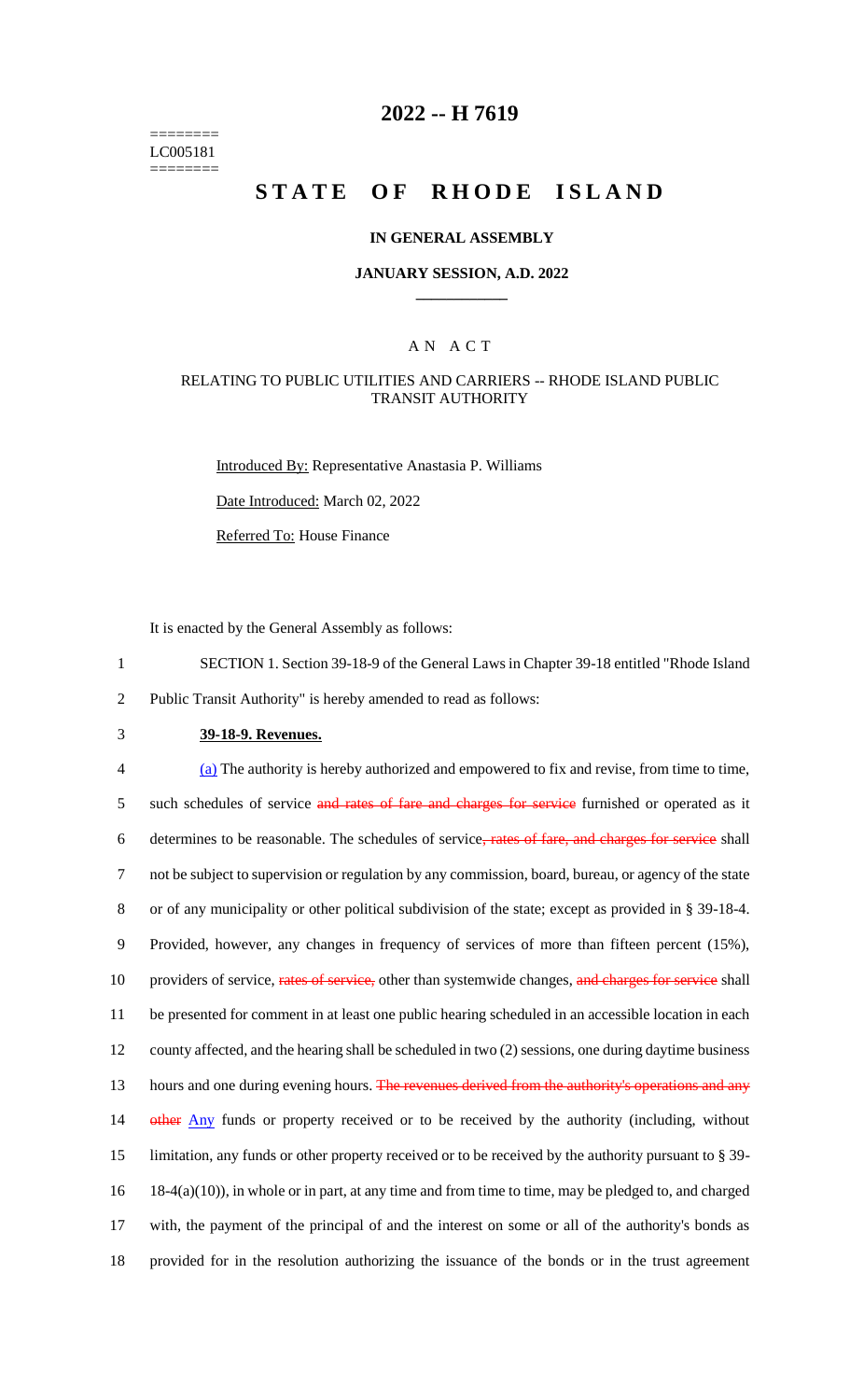securing the bonds. The pledge shall be valid and binding from the time when the pledge is made; 2 the revenues, funds, or other property so pledged, and thereafter received by the authority, shall immediately be subject to the lien of the pledge without any physical delivery thereof or further act, and the lien of any pledge shall be valid and binding as against all parties having claims of any kind, in tort, contract, or otherwise, against the authority, irrespective of whether the parties have notice thereof. Neither the resolution nor any trust agreement by which a pledge is created need be filed or recorded except in the records of the authority.

- 8 (b) It is hereby declared that the authority shall not impose any fares and/or charges for
- 9 service provided to the general public.
- 
- 10 SECTION 2. This act shall take effect on January 1, 2023.

#### ======== LC005181 ========